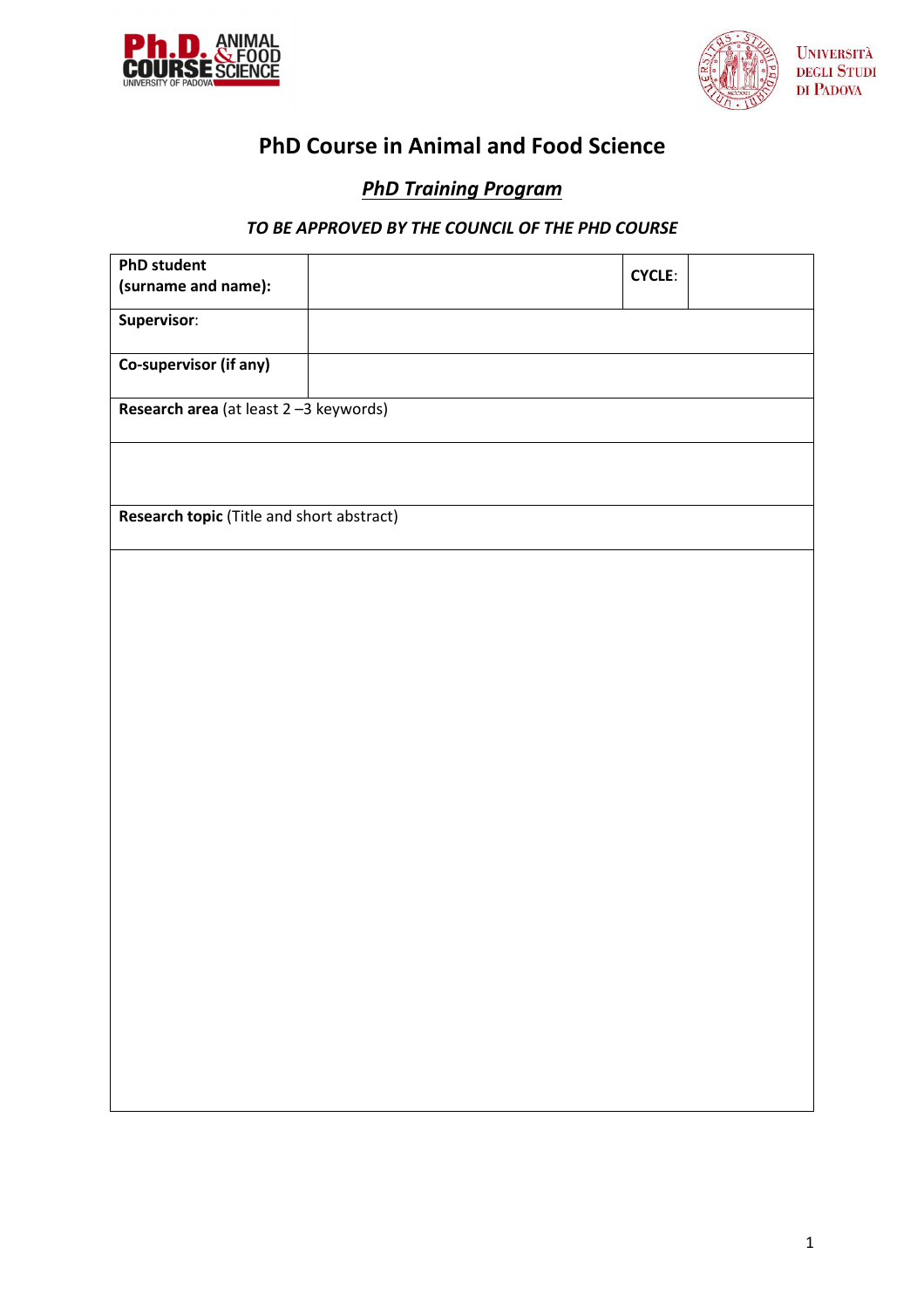



**UNIVERSITÀ DEGLI STUDI** DI PADOVA

**Methodological approaches**

**Expected results** (research stages abroad, publications, participation to national and international congresses, patents, etc.)

**Participation in research projects:**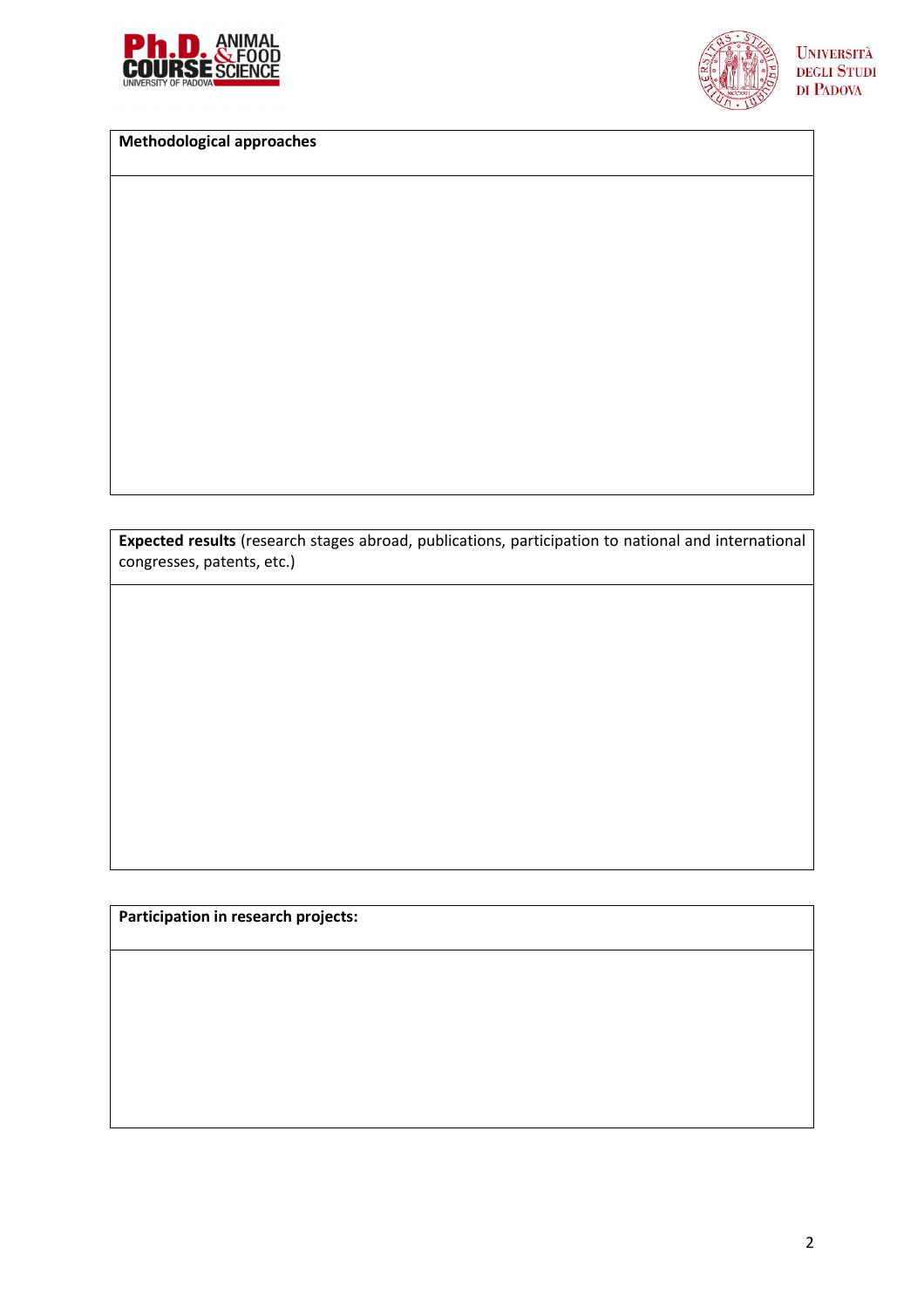



### **Educational offer**

The student, together with her/his supervisor, must select the courses that she/he would like to attend among those listed below, included in the Educational Offer of the Course. The minimum requirement is **at least 13 ECTS**. Some compulsory courses are already marked. The PhD student can also select further courses for the **Cross-curricular training activities and soft skills** as proposed below.

Additional courses included in the Educational Offer of the PhD Courses of Agripolis, and here available, could be selected by the students, but do not contribute to satisfy the minimum requirements.

The calendar of the courses (continuously updating) is available here.

# *DISCIPLINARY TRAINING ACTIVITIES (AT LEAST 13 ECTS)*

**[X] International short course on Animal and Food Science** (5 ECTS)

#### **[ ] Theoretical and Practical Bioinformatics Approaches in Animal and Food Science** (4 ECTS)

Teachers: Piergiorgio Stevanato, Samathmika Ravi (DAFNAE)

**[ ] Food Microbiota & Human microbiome** (1 ETCS)

Teachers: Alessio Giacomini, Viviana Corich

**[ ] Food technology** (1 ETCS) Teachers: Anna Lante

**[ ] Econometric models to inform environmental resources management and food policies** (1 ECTS)

Teachers: M. Thiene, C. Franceschinis (TESAF)

**[ ] Strategies and tools to reduce environmental impacts: the case of LCA methodology** (3.5 ETCS) Teachers: M. Masiero & M. Zanetti

**[X] Scientific Writing in English** (4 ECTS) Teacher: Mark E. Olson

**[ ] Basic Statistics** (3 ECTS) Teachers: Marco Borga and Giulia Zuecco

#### **[ ] Applied Statistics with Applications in R** (2 ECTS)

Teachers: Alessio Cecchinato, Sara Pegolo (DAFNAE)

**[ ] Advances Statistics with R: Experimental Design in Lab and Field** (1.5 ECTS) Teachers: Roberto Mantovani, Nicola Dal Ferro (DAFNAE)

**[ ] Advances Statistics with R: Mixed Models** (2 ECTS) Teachers: Cristina Sartori (DAFNAE)

**[X] The role of the Principal Investigator** (1 ECTS) Teacher: Giancarlo Renella

**[ ] How to prepare and present a scientific paper** (1.5 ECTS) Teachers: S. Segato & D. Pettenella (MAPS, TESAF)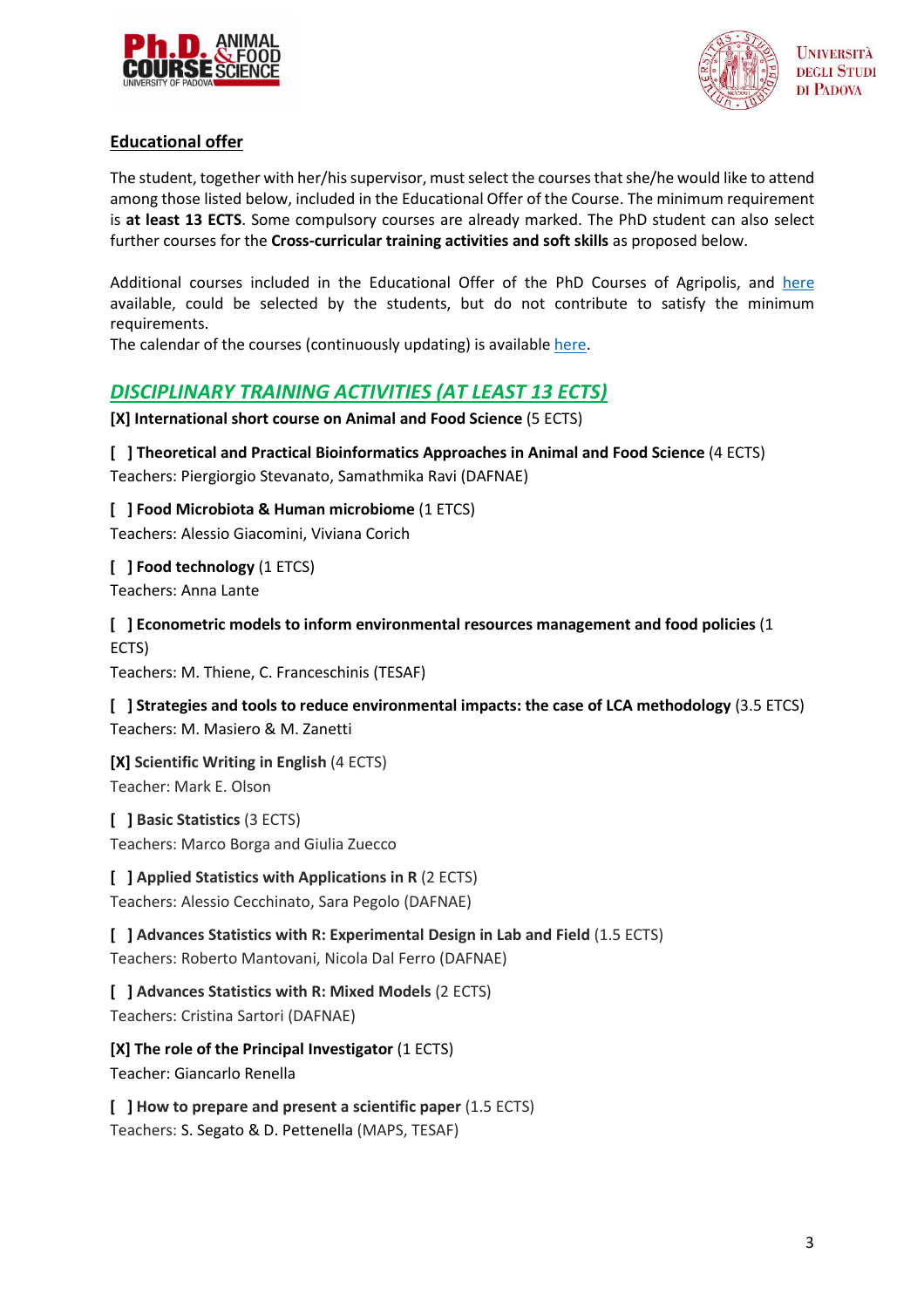





# *CROSS-CURRICULAR TRAINING ACTIVITIES AND SOFT SKILLS* **LINGUISTIC**

**[ ] English language** Teacher: Centro Linguistico di Ateneo (CLA)

**[ ] Italian language for foreigners** Teacher: Centro Linguistico di Ateneo (CLA)

### **INFORMATICS ANS STATISTICS**

**[ ] Spatial Statistics** (2 ECTS) Teacher: M. Borga, G.Zuecco (TESAF)

**[ ] Introduction to GIS** (1.5 ECTS) Teacher: R. Rossi (TESAF)

**[ ] Geomatics and Earth Surface Modelling** (0.5 ECTS) Teacher: F. Pirotti (TESAF)

**[ ] Introduction to programming in Python** (0.5 ECTS) Teacher: M. Zaramella

**[ ] Introduction to R for statistical analysis** (0.5 ECTS) Teacher: G. Zuecco TESAF)

## **RESEARCH MANAGEMENT, KNOWLEDGE OF RESEARCH SYSTEMS AND FINANCING PROGRAMS**

**[ ] Introduction to Mendeley** (0.5 ECTS) Teacher: A. Leonardi

[ ] **Data collection: from questionnaries to participatory approaches** (2 ECTS) Teachers: Elena Pisano, Laura Secco, Riccardo Da Re, Catie Burlando, Rudi Cassini

[ ] **Research organization and communication -** Introduction to Mendeley (0.5 ECTS) Teacher: A. Leonardi

[ ] **Spatial statistics in socio-economic research** (2 ECTS) Teachers: F.Pagliacci (TESAF)

[ ] **Health and Safety at work** (NO ETCS)

**IPR AND IPR EXPLOITATION** 

[ ] **Dissemination of science: contents and tools** (1.5 ECTS) Teacher: Massimo Polidoro

**[ ] The evaluation of research output: the Italian assessment framework** (1.0 ECTS) Teacher: (E. Defrancesco):

**BASIC PRINCIPLES OF ETHICS, GENDER EQUALITY, AND INTEGRITY** 

[ ] **Ethics in scientific research** (2 ECTS) Teacher: Ana Borovecki